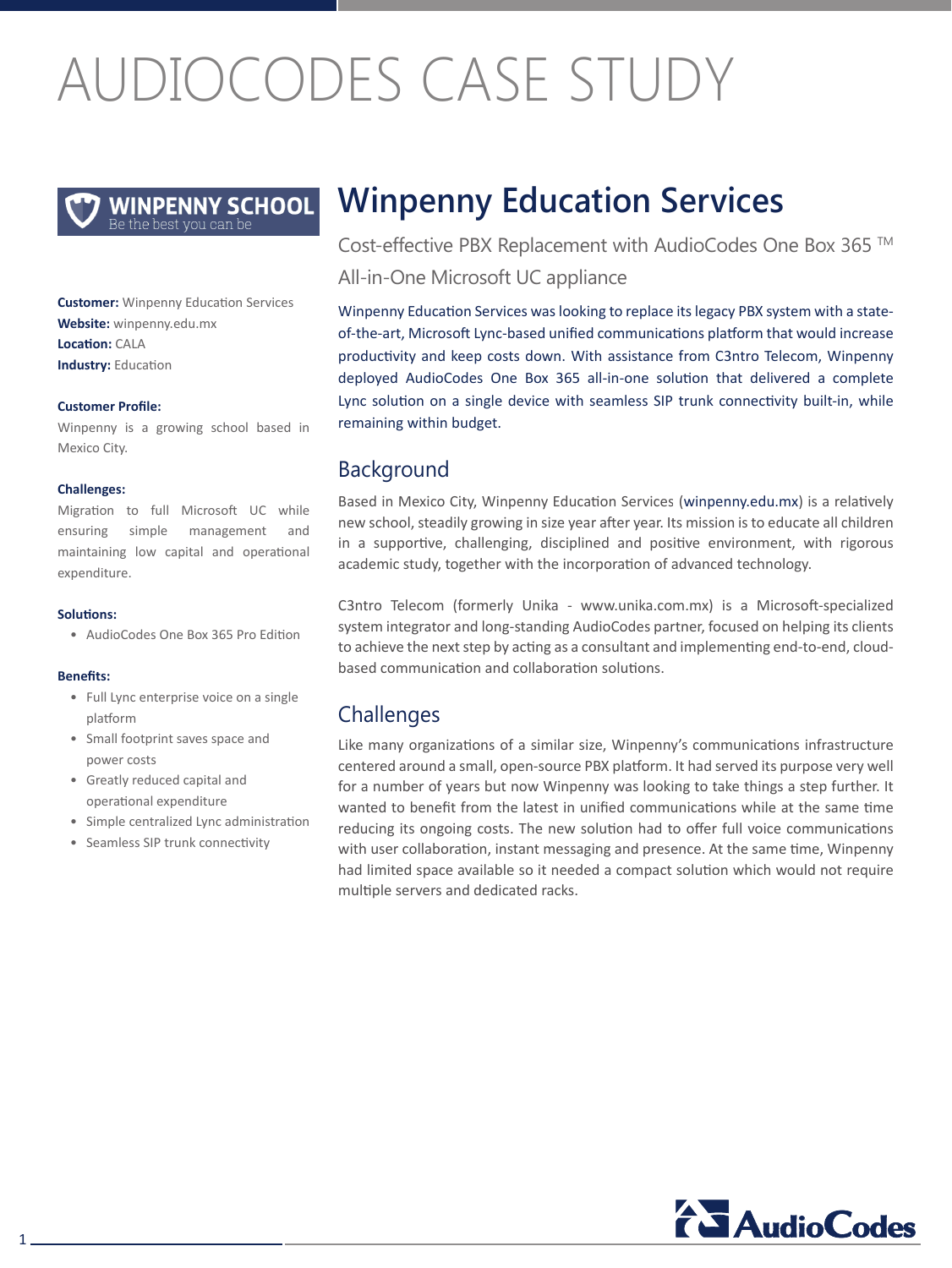AudioCodes One Box 365 comes with the AudioCodes' Mediant **session** border controller (SBC) *integrated into the platform.* **AudioCodes' SBCs are certified for** *interoperability with Microsoft.* 

"With AudioCodes One Box 365 we now have a turnkey Lync solution that includes everything our customers need without having to make large initial capital investments."

## **Oscar Novoa, General Manager of C3NTRO Telecom Microsoft Enterprise Productivity**



## Solution

Winpenny turned to C3ntro, one of Mexico's leading Microsoft system integrators, to assist in this project. The obvious choice for the main unified communications platform was Microsoft Lync, which offers all the functionality Winpenny was looking for. C3ntro recommended deploying Lync using the AudioCodes One Box 365 all-in-one appliance which combines the full Lync server pool with AudioCodes' robust voice connectivity solutions and an intuitive management tool all on a single device.

"Over the last few years C3ntro has worked hard on developing a Microsoft Lync unified communications solution with telephony that would be attractive to small and mid-size businesses," explained Oscar Novoa, General Manager of C3NTRO Telecom Microsoft Enterprise Productivity. "With AudioCodes One Box 365 we now have a turnkey Lync solution that includes everything our customers need without having to make large initial capital investments.

sized companies that previously could not afford access to the great "AudioCodes One Box 365 enables us to add value for small and mediumbenefits that a solution like Lync can provide."

AudioCodes One Box 365 is an appliance-based Lync solution which contains all the necessary server software and hardware required to deploy enterprise voice services. AudioCodes One Box 365 can be deployed as the main Lync voice infrastructure for SMBs as well as SMEs and larger enterprises in a fully standalone mode or as a highly efficient solution for providing Lync enterprise voice in an Office 365 environment. Winpenny deployed the Pro edition of the solution which provides support for up to 500 users per device. The solution also includes an integrated and highly intuitive management system that gives operators full control over the platform and its users.

AudioCodes One Box 365 comes with the AudioCodes' Mediant session border controller (SBC) integrated into the platform. AudioCodes' SBCs are certified for interoperability with Microsoft. This means that Winpenny can connect directly to local SIP trunking services and benefit from the cost savings and efficiency these offer in comparison with traditional TDM-<br>based connections to the PSTN.